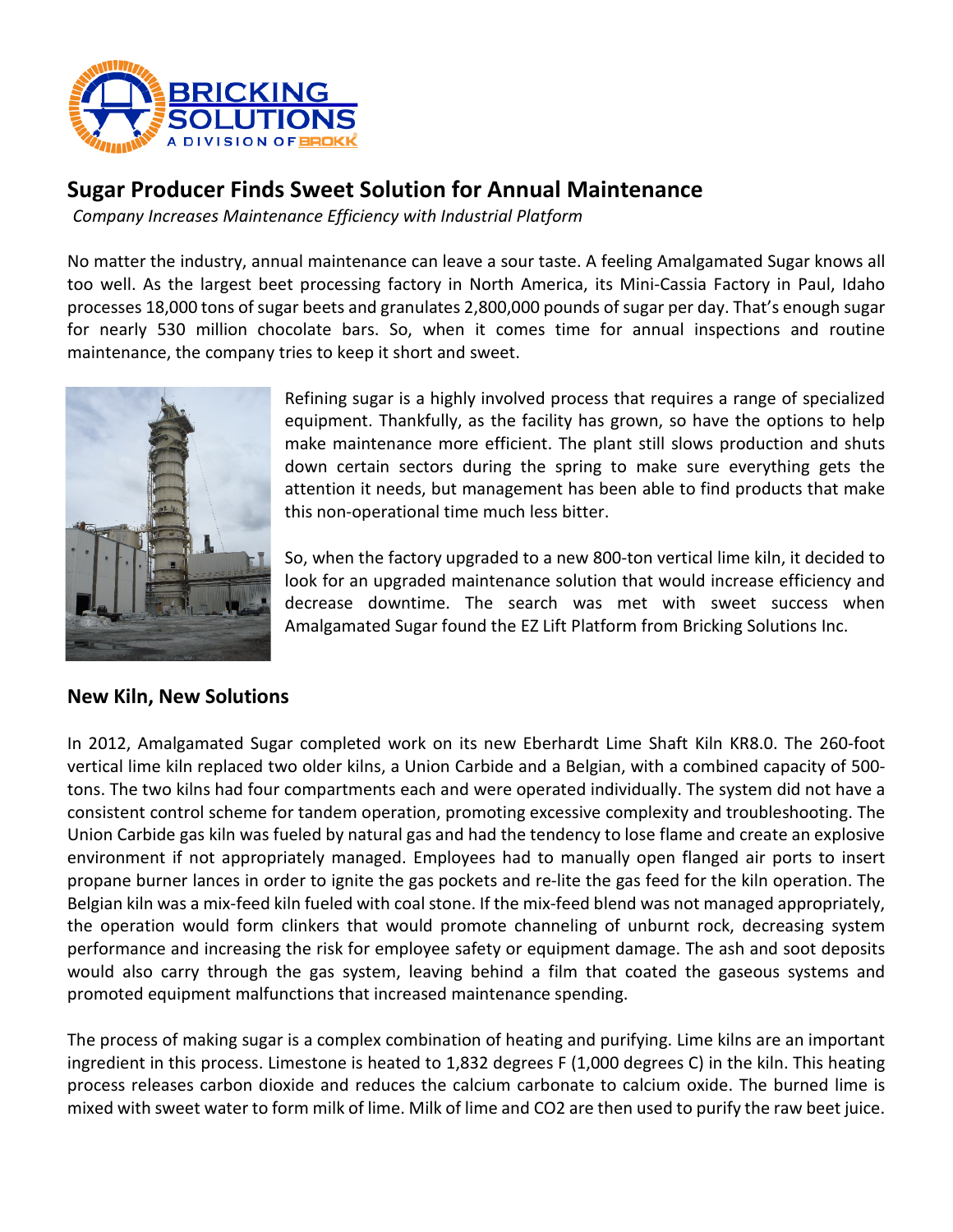"The new kiln has increased our product output by 160 percent," said Dayna Anderson, Amalgamated Sugar lead lime kiln mechanic. "It allows us to move more product and has also required less maintenance than the old system."

Like all kilns, the one at Amalgamated Sugar's facility requires annual inspection and service to ensure safety and efficiency. With the previous setup, it took every minute of the factory's three-month downtime to inspect and service the kilns. Amalgamated Sugar was forced to rely on a complex scaffolding system that took several days to erect. Because of time constraints and the amount of time it took to complete service, crews were never able to service all of the old kilns' chambers in one maintenance cycle.

"Even though our crews worked in the kilns for two to three months, they were only able to tackle one chamber with major repairs each year," Anderson said. "Then we'd rotate the next year. The new kiln is four times the size of our old kilns, so we knew we needed to find a safer, more efficient way to perform maintenance."



The new kiln came with its own maintenance challenges. The only access point was a 54-inch-high by 36-inch-wide door 80 feet above grade that required a crane to reach with materials and tools. Crews also had a larger continuous area to inspect and service.

"The cooking section is about 60 feet tall, but we work with higher margins around the area," Anderson said. "The crew focuses on an 80 foot section that equates to 6,600 square feet of working brick surface area. We look for any broken brick, uneven wear and clinker, any rock

or metal that can melt and stick to the kiln. The bricks are nine inches deep, and if a section measures less than 5 inches deep due to wear, it's replaced."

Even with the new system, the kiln has to cool completely before crews can get in to work on maintenance, and the cooling process takes at least a month. Still, Amalgamated Sugar management knew there had to be a solution that would safely increase efficiency and minimize downtime for annual maintenance.

## **The EZ Lift Platform**

Amalgamated Sugar found the answer to its maintenance conundrum with a custom-made EZ Lift Platform from Bricking Solutions, a full solutions provider in kiln refractory installation equipment. Bricking Solutions worked closely with the company to engineer and manufacture a lightweight suspended work platform that would allow Amalgamated Sugar to inspect and service its kiln safely and efficiently.

The 22-foot diameter platform constructed of highstrength 6061-T6 aluminum offers a net load capacity of 6,000 pounds (2,722 kilograms). The platform,

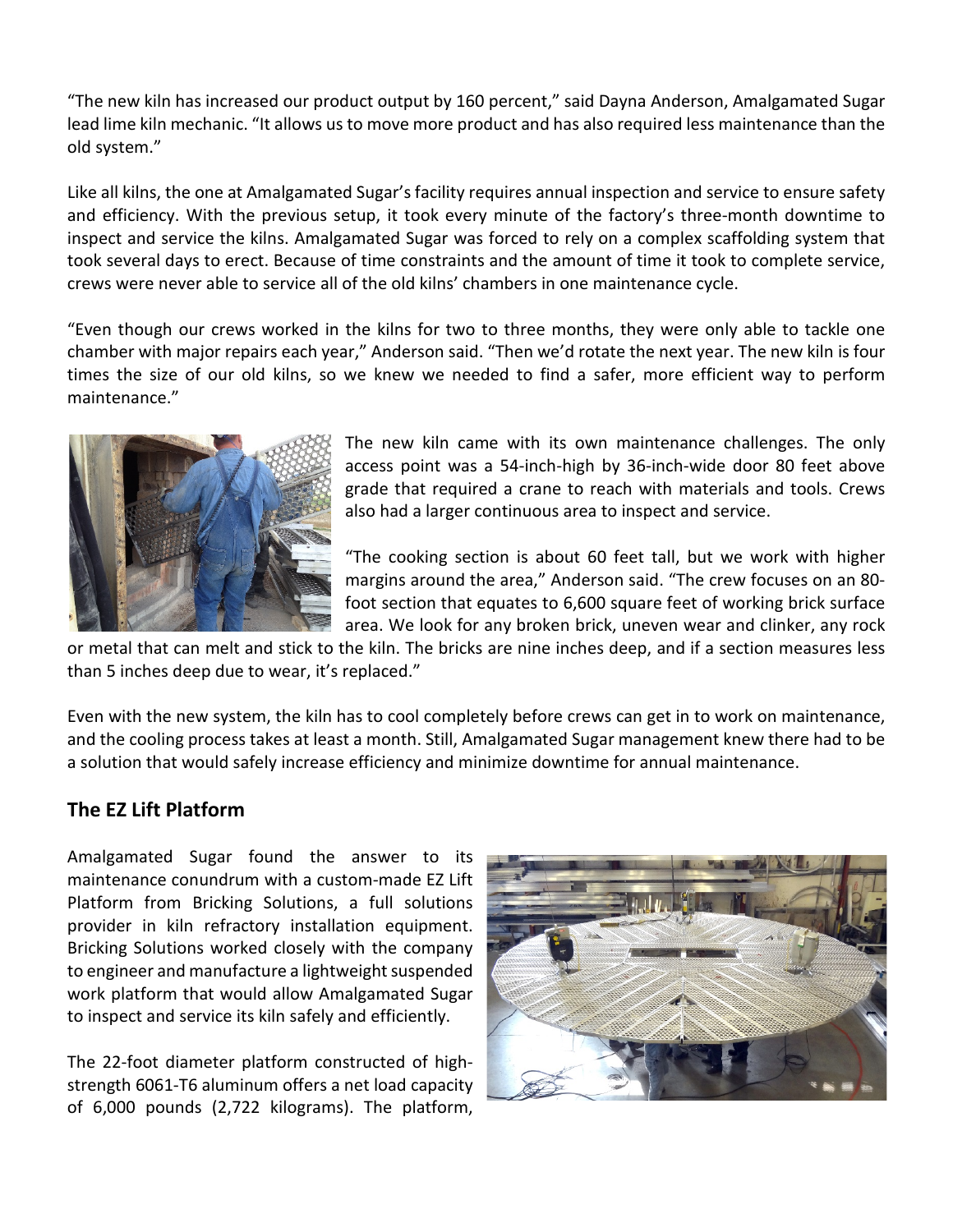suspended by six 1,500-pound-capacity hoists, carries a four-person team, tools and materials up and down the 80-foot work area.



"We carry buckets, bricks, hand tools, brick insulation (wool) and all the other materials we need for hours of uninterrupted work," Anderson said. "Before the platform, we had to make multiple trips for these items. The platform provides a safe, sturdy work environment where multiple people can tackle a lot more surface area per hour than in the past. The EZ Lift Platform has allowed for improved maintenance activities in a shorter timeframe with its security and convenience."

The EZ Lift Platform offers a modular design with easy assembly. Each piece weighs less than 45 pounds and effortlessly fits through the kiln's small door. Initial assembly took a day and included some one-time welding, but now Amalgamated Sugar's crew can assemble the entire rig in just a few hours.

"Between the EZ Lift Platform and our old system, there's no comparison," Anderson said. "The EZ Lift gives us the safety and maneuverability we need to get annual maintenance done quickly. We can now get all the maintenance work completed in eight weeks. That's a huge improvement over what we used to do."

## **Sweet Success**

The 360-degree accessibility provided by the EZ Lift means crews can quickly complete more thorough inspections, diminishing downtime. Time saved erecting complex scaffolding systems can be applied to maintenance. The open design also means workers have easy access to the entire work surface. In the past, scaffolding frequently obscured small flaws causing them to be overlooked. The EZ Lift incorporates mechanically extendable outriggers for positioning and stabilizing while still leaving room for crews to inspect



every inch of work surface.

In addition to the increased safety provided by a thorough inspection, the EZ Lift makes routine maintenance safer for the work crew. The platform boasts one of the highest safety ratings in the industry and meets OSHA, ANSI, CSA and EN safety standards. Maintenance repairs are also much safer and more efficient because the necessary materials and equipment are stored right on the platform, eliminating the danger associated with manually moving materials up and down scaffolding systems.

With annual maintenance completed, thoroughly and efficiently, the platform quickly breaks down for easy storage in the Mini-Cassia factory break area where it will stay until next year. Amalgamated Sugar has been using the EZ Lift for five years.

"In that time, we've only found one small dent," Anderson said. "For the work we put it through every year, that's impressive durability."